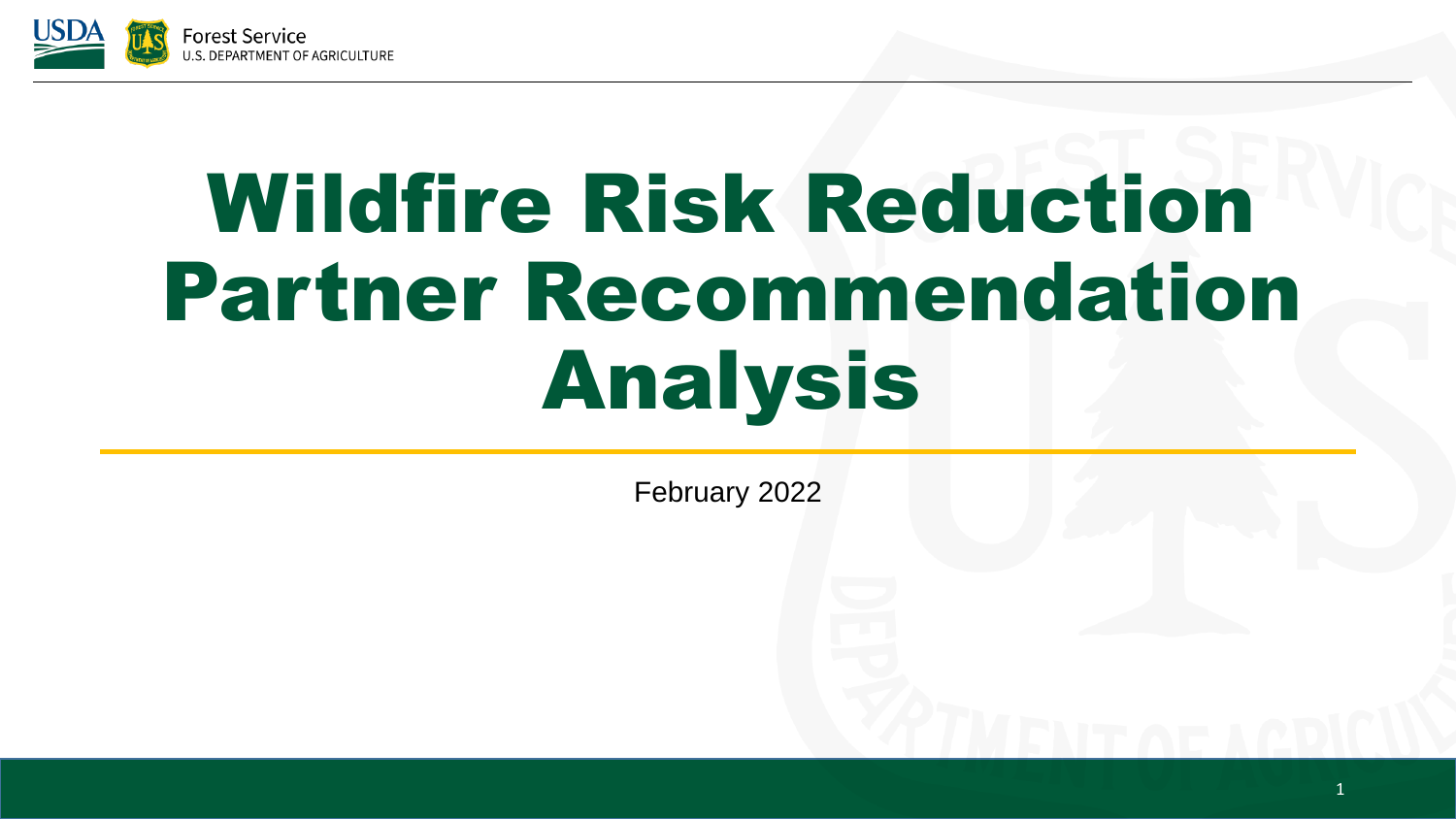### Overview and Context

- Forest Service plans to engage partners and employees around development and implementation of a **Strategic Implementation Plan** for wildfire risk reduction.
- Past recommendations from partners and agency employees provide **initial building blocks**.

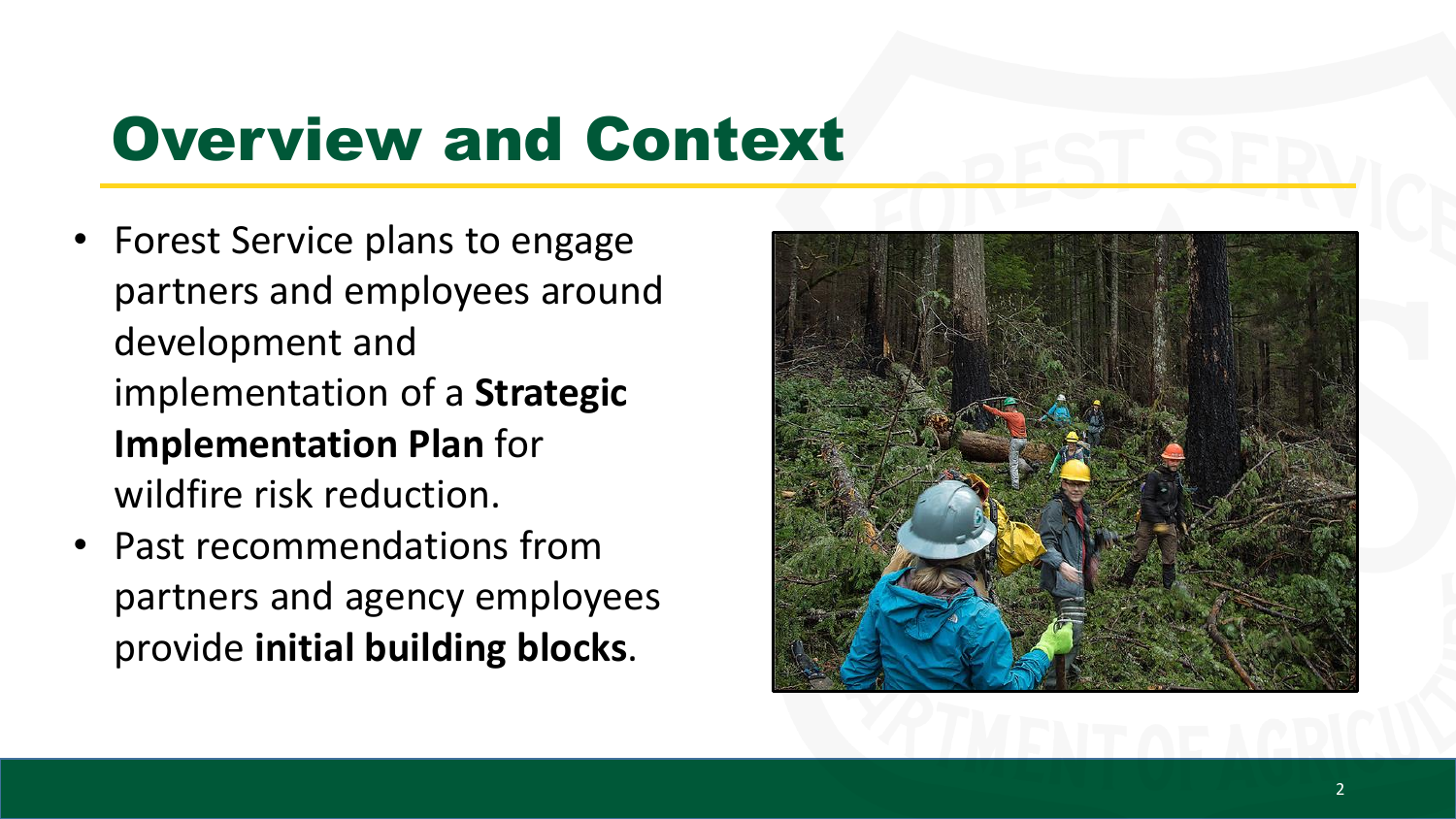### Framing the analysis

Forest Service collected recommendation documents from partners – collaborative meetings, collaborative papers and reports.

- **Over 50 documents** were analyzed for issue and recommendations framing.
- Issues and recommendations were catalogued and **sorted into 11 topics**.
- Recommendations that arose frequently from many different sources and over multiple time periods were rounded up as **key themes**.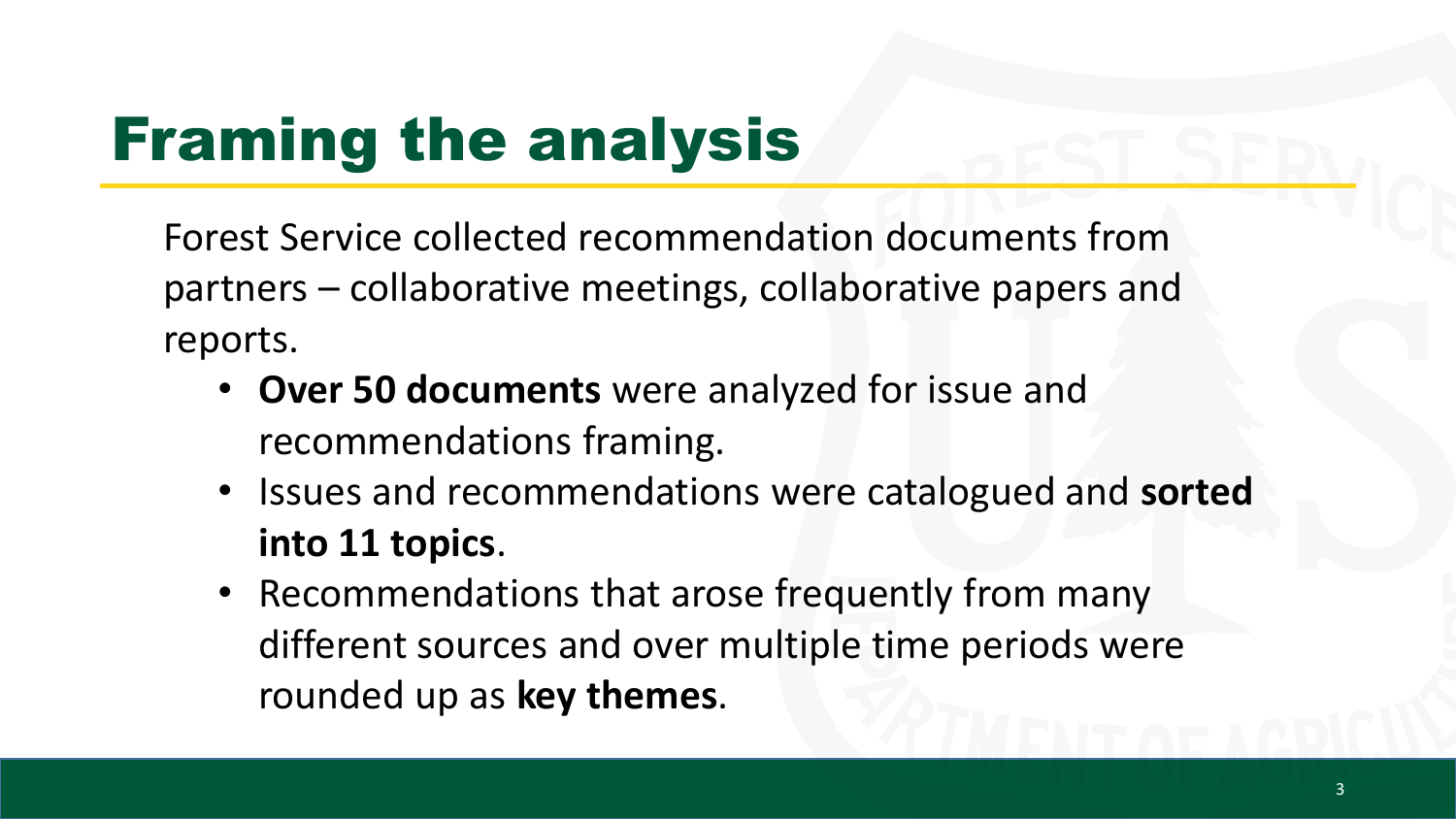### Key Themes

#### **Provide sustained funding over multiple years.**

*Funding needs to be sustained and allocated across multiple years at project onset to create security and efficiencies for contractors and collaborative partners.*

#### **Focus fire research with a social science lens.**

*Looking at biophysical and social issues together can help assess and minimize risk to communities, especially those that may be underserved.*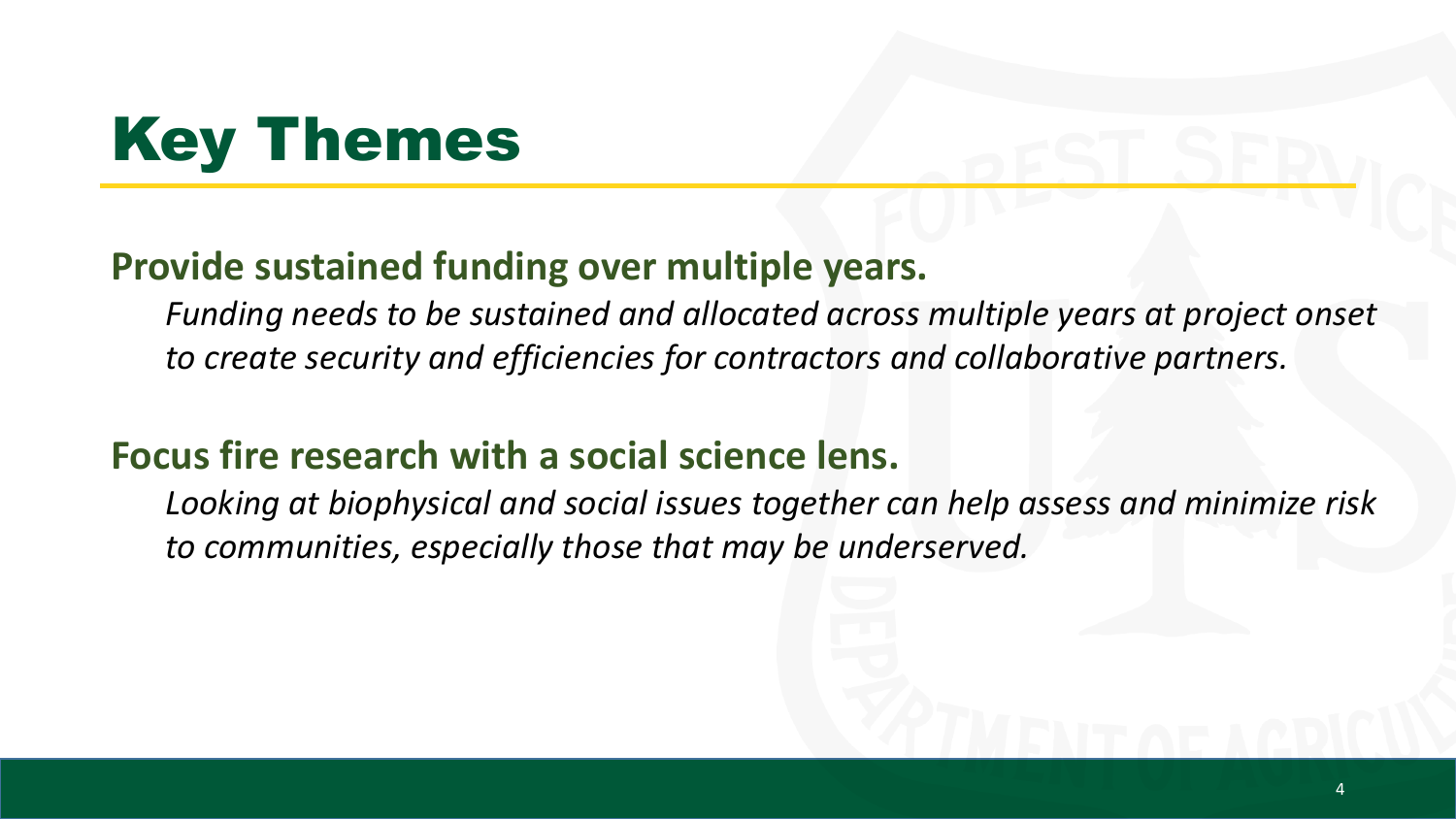## Key Themes (continued)

#### **Create and maintain consistent and collective leadership support.**

*Coordination of leadership intent and support will help incentivize agency and partner investments. Coordinated support can also help advance large-scale, landscape-level collaborative projects.*

#### **Increase the agency's ability to build and sustain partnerships and work with collaborative groups.**

*Increased training for employees on the science of relationships and creating and sustaining positions that support partnerships with the right people are key.*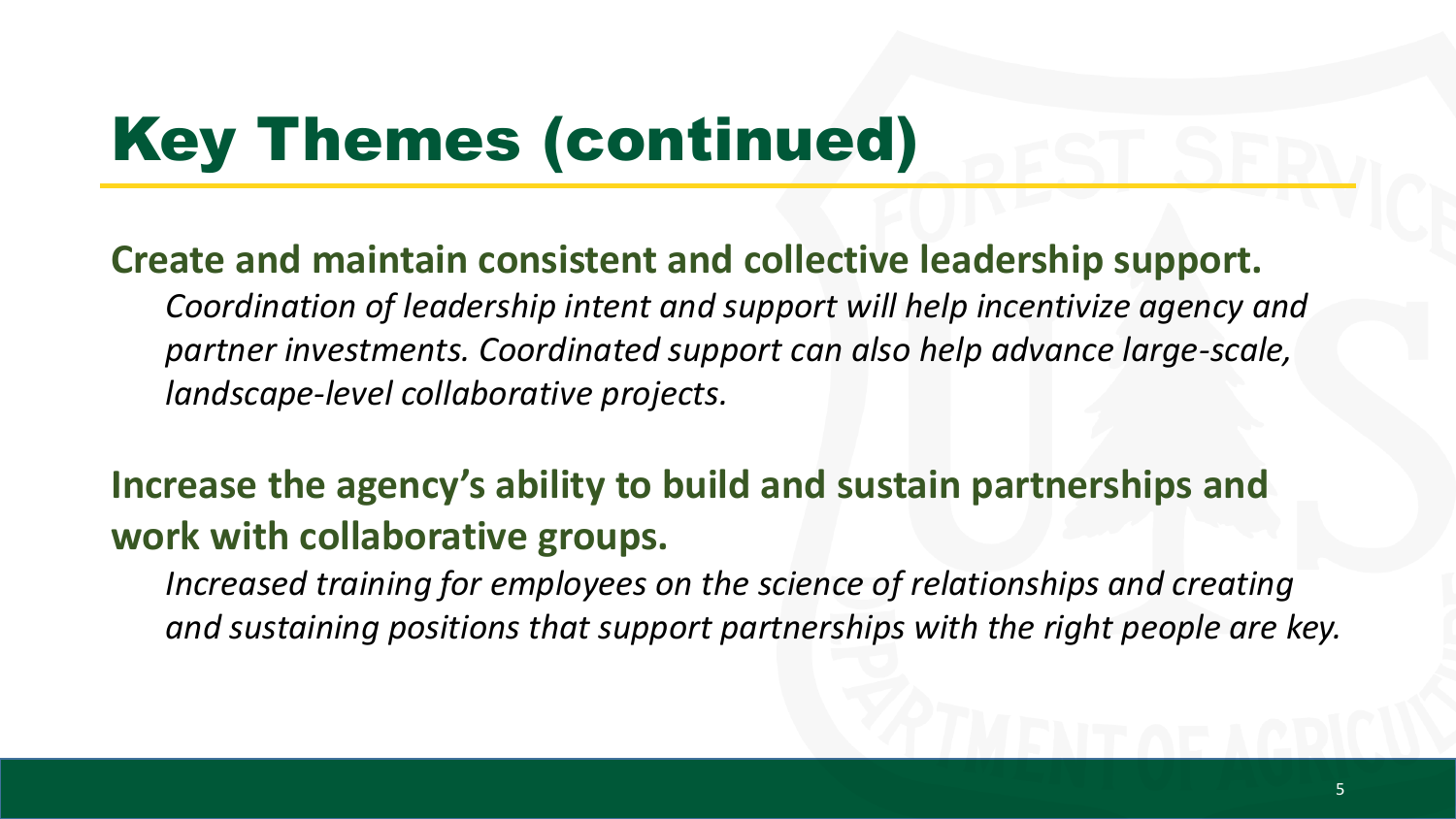### Recommendation Topics

| Incorporation of<br><b>Best Available</b><br>Science            |                         | Prioritization<br>and Planning |               | Workforce<br>Capacity               |  | Policy and<br>Legislation      |  |
|-----------------------------------------------------------------|-------------------------|--------------------------------|---------------|-------------------------------------|--|--------------------------------|--|
| <b>Working Across</b><br><b>Boundaries and</b><br>Collaboration |                         | Funding and<br>Finance         |               | <b>Business</b><br><b>Practices</b> |  | Industry and<br>Infrastructure |  |
|                                                                 | Equity and<br>Inclusion |                                | Communication |                                     |  | Monitoring and<br>Evaluation   |  |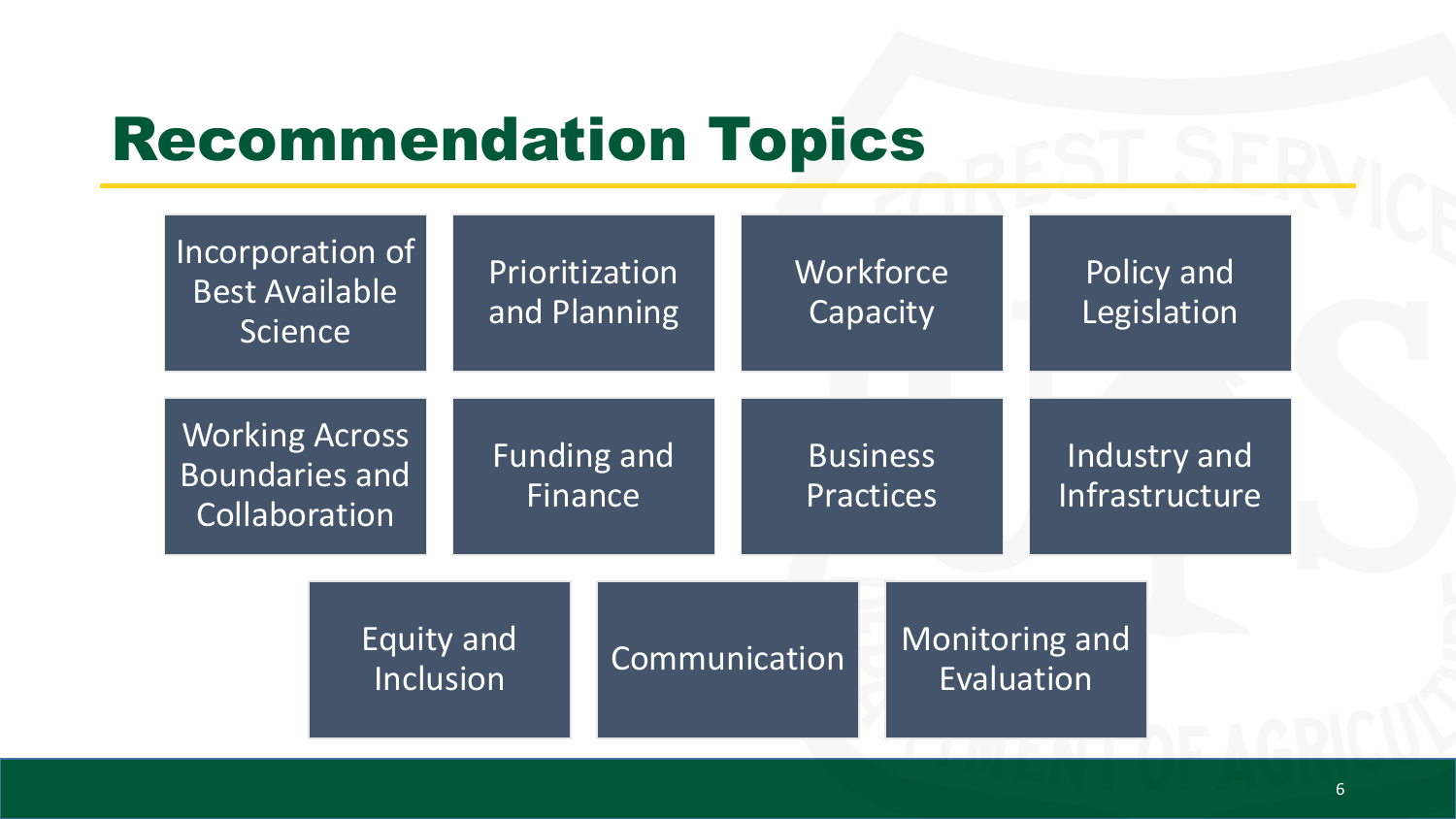#### **Incorporation of best available science**

- *Better integration of biophysical and social sciences*
- *Better understanding of local contexts*
- *Create shareable platforms, databases and datasets*
- *Better track accomplishments*
- *Provide larger investments in smoke modeling*
- *Increase funding towards Joint Fire Sciences Program*

#### **Prioritization and planning**

- *Create a comprehensive policy framework for this work*
- *Plan projects and management using information on high poverty areas and high fire risk areas to speak to environmental justice*
- *Assess the economic value of avoided costs based on investments into wildfire restoration*
- *Incentivize prescribed fire work*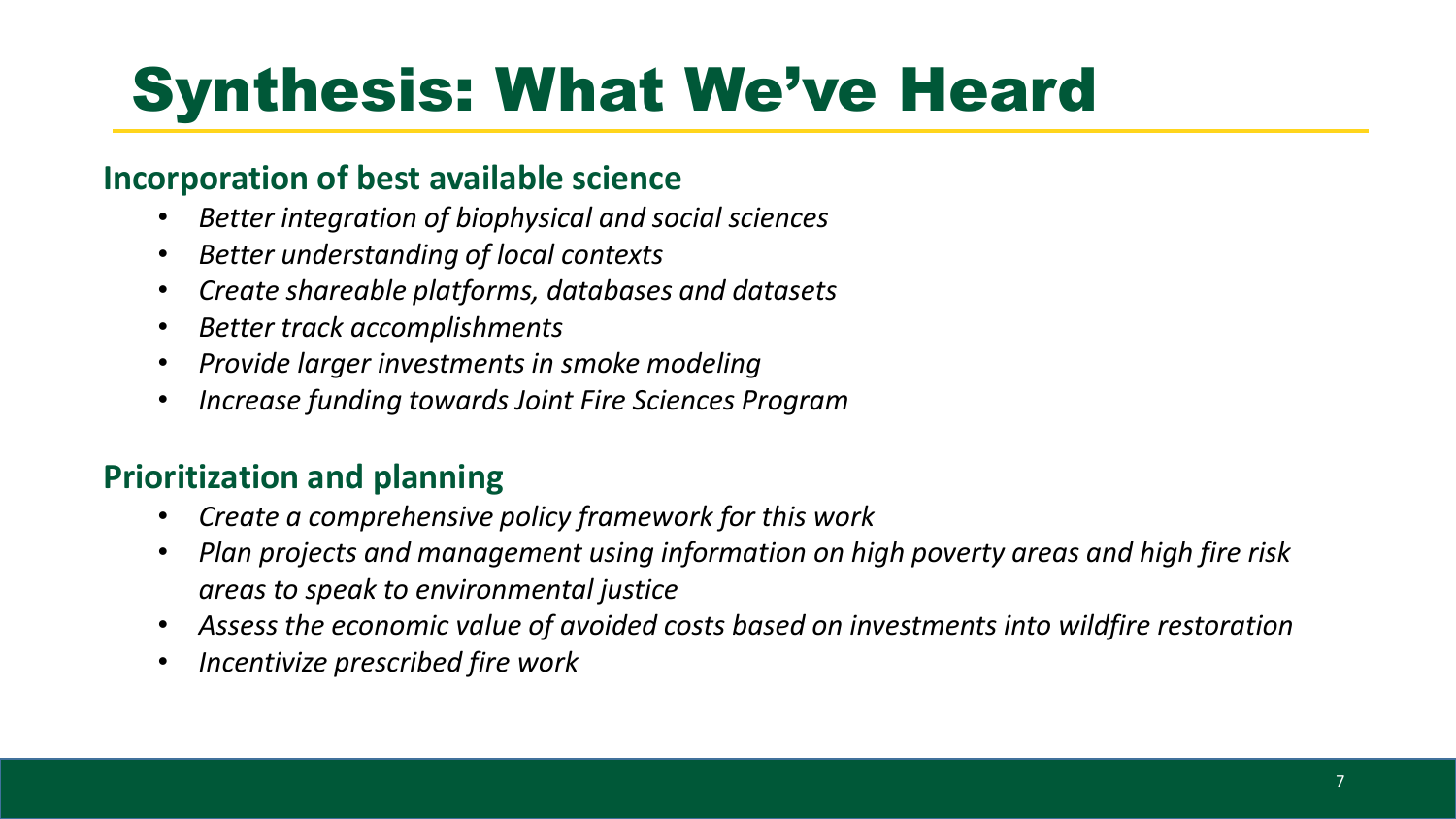#### **Workforce Capacity**

- *Minimize staff turnover, consider more year-round or long-term appointments*
- *Consider standing up specialized regional and national teams (e.g., NEPA)*
- *Use contractors or partnership agreements to fill agency capacity gaps and modernize processes*
- *Expand the use of authorities like Good Neighbor Authority and Stewardship Agreements*
- *Work with others to explore needs around a 21st Century forestry workforce*
- *Provide additional training on partnership authorities and contracting processes*

#### **Policy and Legislation**

- *Coordinate post-disaster relief with partner agencies (e.g., Department of Homeland Security)*
- *Expand the use of prescribed burning*
- *Increase the duration of seasonal firefighter appointments*
- *Consider fire risk before permitting suburban or remote development*
- *Develop new outcome-based metrics*
- *Incentivize forests to exceed fuels reduction targets*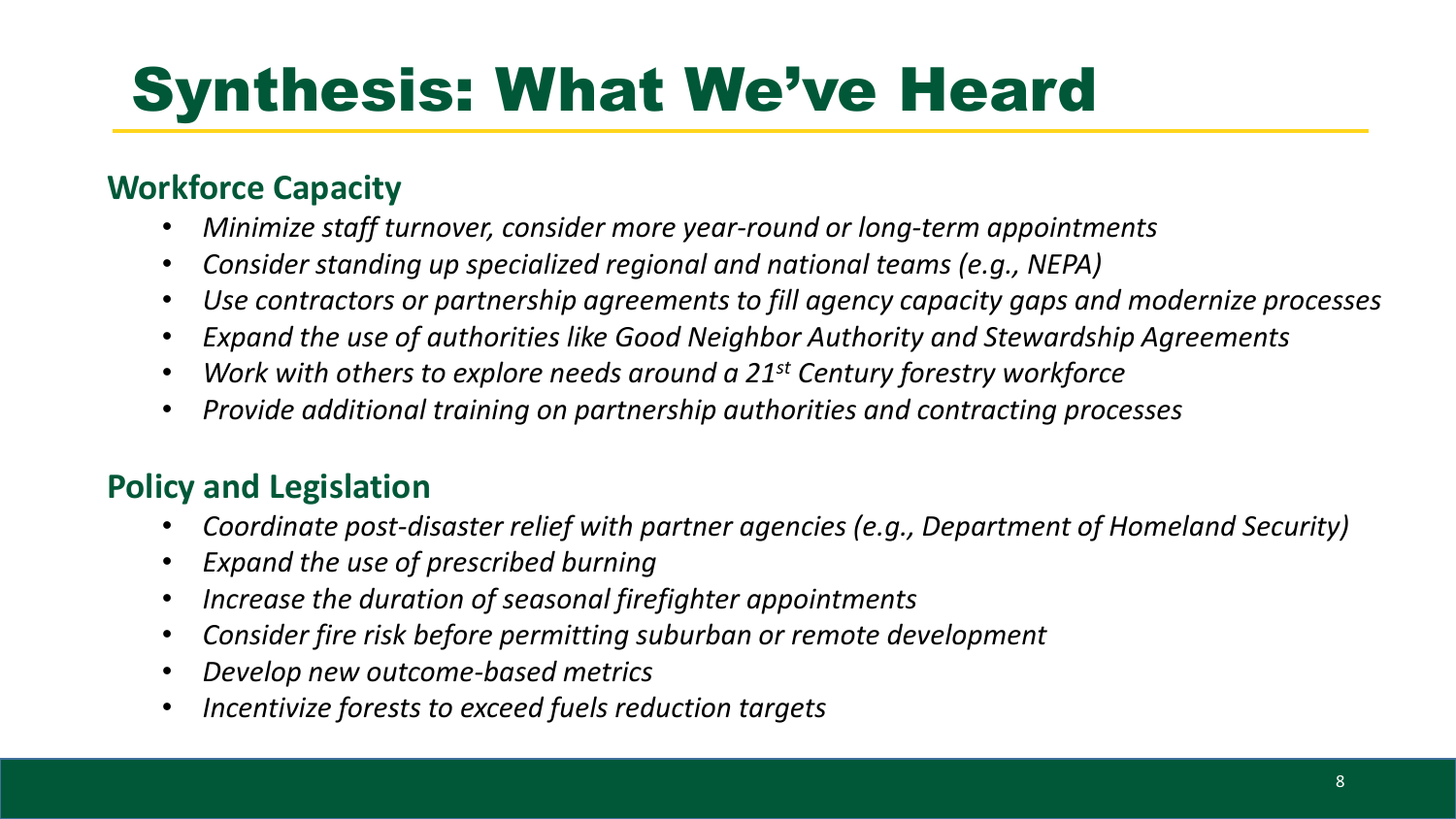#### **Working Across Boundaries and Collaboration**

- *Use "All Hands" approach to bring depth of knowledge and skill base to project development*
- *Ensure local units are engaged in projects from the beginning*
- *Provide consistent funding to encourage larger- and longer-scaled projects*
- *Clarify and revise the Federal Advisory Committee Act*

#### **Funding and Finance**

- *Fund capacity building and planning not just implementation and maintenance of treatments*
- *Incorporate the economic value of avoided costs and capture the value of social, economic, and ecological co-benefits in project design*

#### **Businesses Practices**

- *Address the risk of low-value materials and impact on feasibility*
- *Increase cross-training on grants and agreements mechanisms, including Good Neighbor and 638 Authority*
- *Address issues related to match requirements (when applies, deviation, etc.)*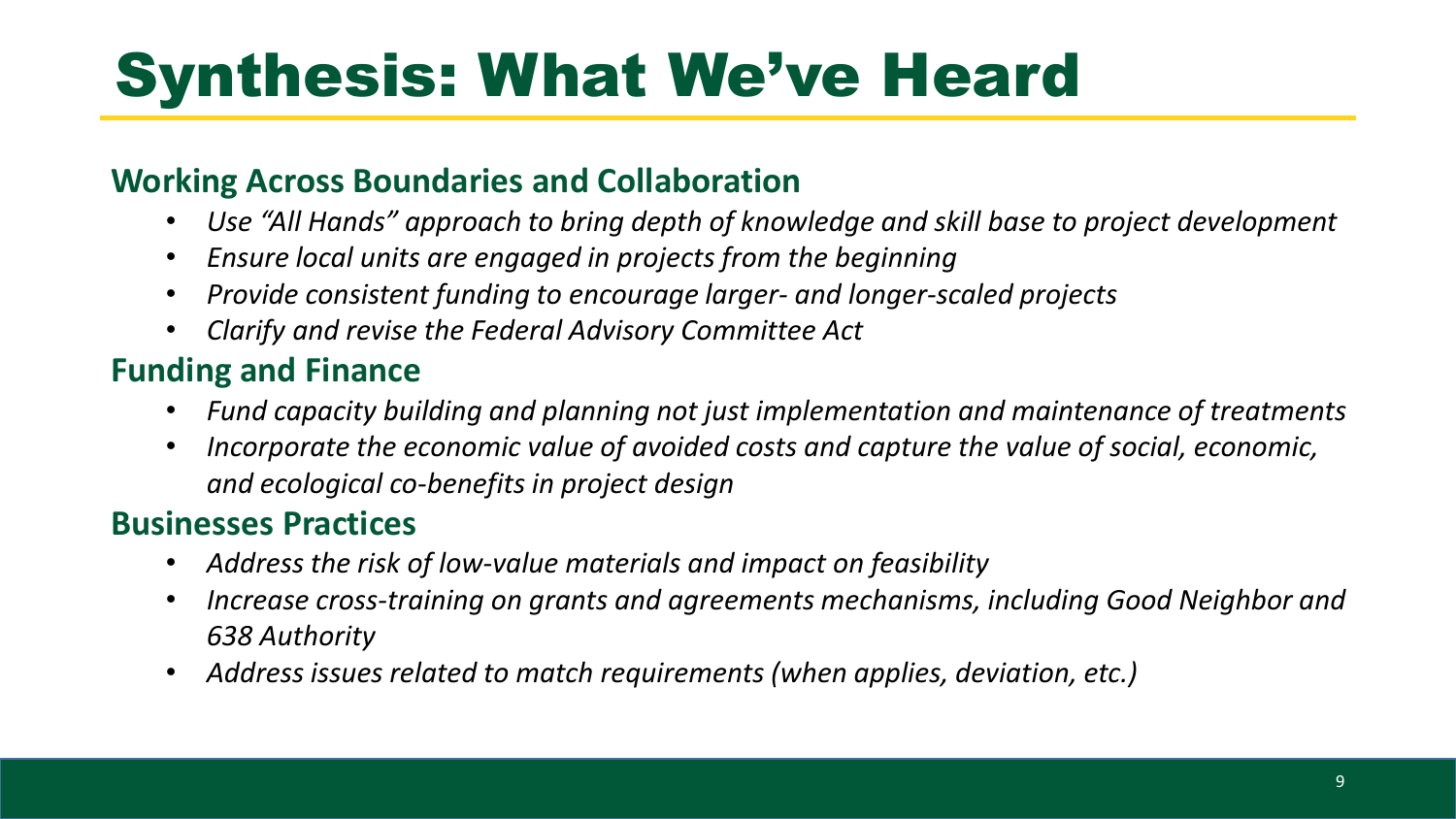#### **Industry and Infrastructure**

- *Develop solutions to a general lack of market for small-diameter timber*
- *Leverage Wood Innovations Grant Program to support wood biomass market development*
- *Support State Wood Energy and Utilization Teams, cost of hazardous fuels reductions reduced in areas with local markets*

#### **Equity and Inclusion**

- *Identify minority populations that may be disproportionately adversely affected at the onset of a project to improve outreach and collaboration*
- *Develop social initiatives to reduce fire risk*
- *Use existing program delivery (Rural Community Assistance Programs)*
- *Work with Indigenous peoples and work proactively on ecosystem management and equitable community preparedness work*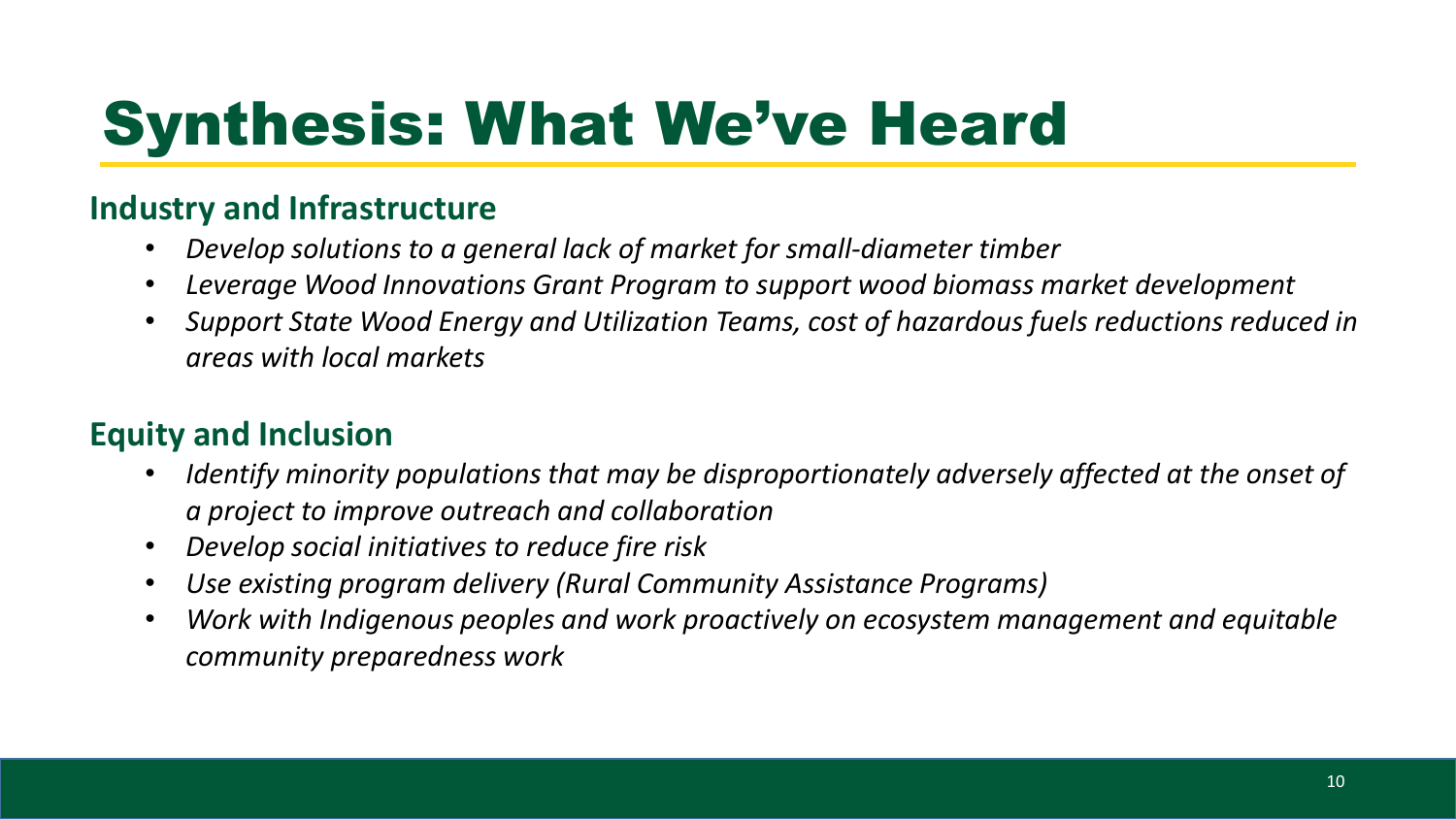#### **Communication**

- *Create a national and locally targeted public communication campaign to increase public understanding overall*
- *Focus communication on topics such as air quality and the public health benefits of prescribed versus unplanned fires*
- *Coordinate messaging among partners on the nature and benefit of prescribed fire and active management*

#### **Monitoring and evaluation**

- *Closely coordinate research, monitoring, and science with partners*
- *Collaboratively develop socioeconomic performance measures for restoration work*
- *Develop a longer-term social condition framework (similar to watershed condition framework)*
- *Provide additional guidance on adaptive management and monitoring, incorporating the importance of external accountability and review in monitoring*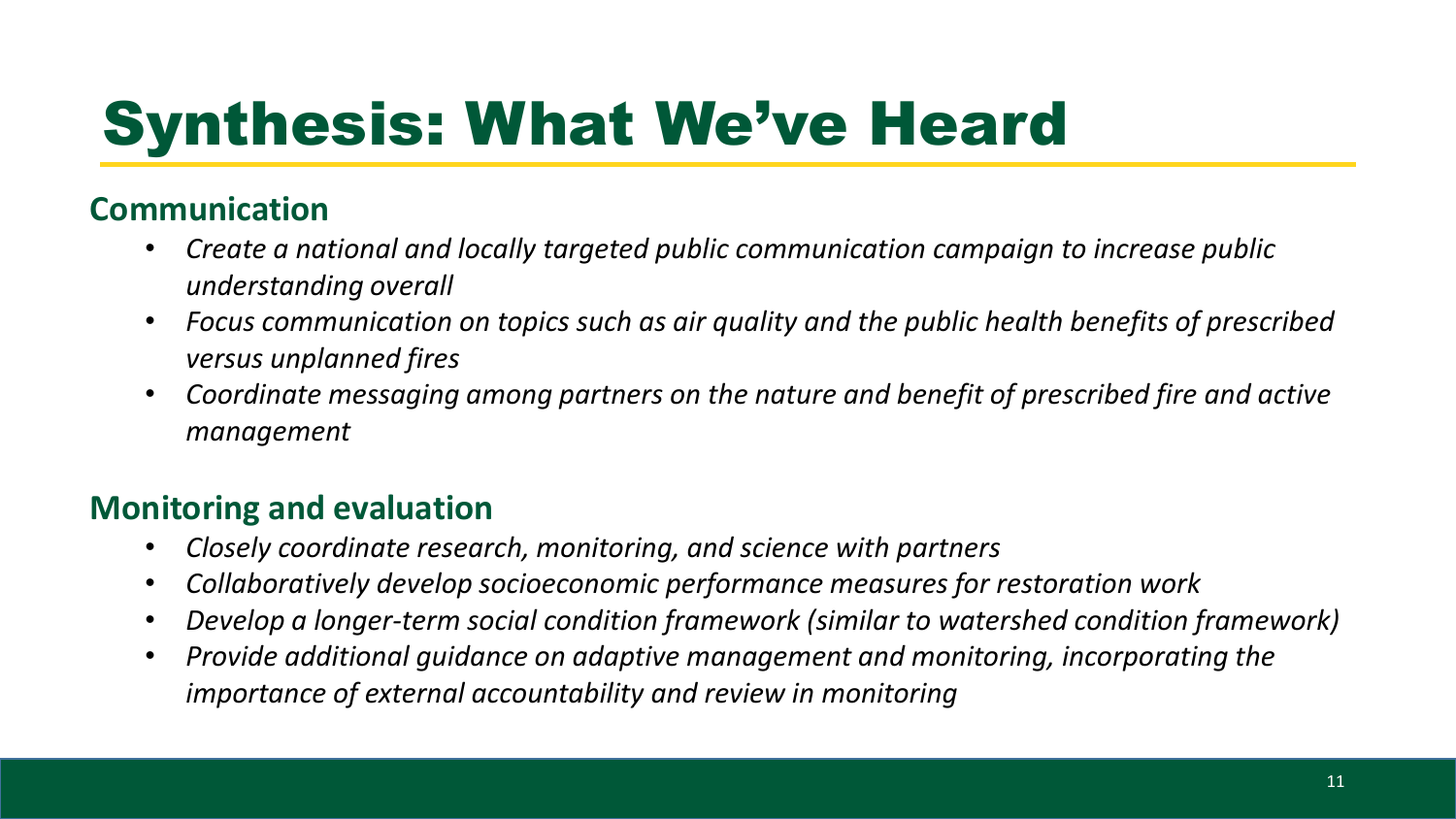### Internal and External Engagement

#### **Keys to success**:

·

- *Build upon the strong foundations of relationships, trust, and understanding.*
- *Explore options with others on how to improve and build better future conditions.*
- *Learn from each other on what's working and not, what tools to apply where and when.*
- *Ensure transparency and accountability.*
- *Look for long-term solutions, long-term capacity, long-term investments.*